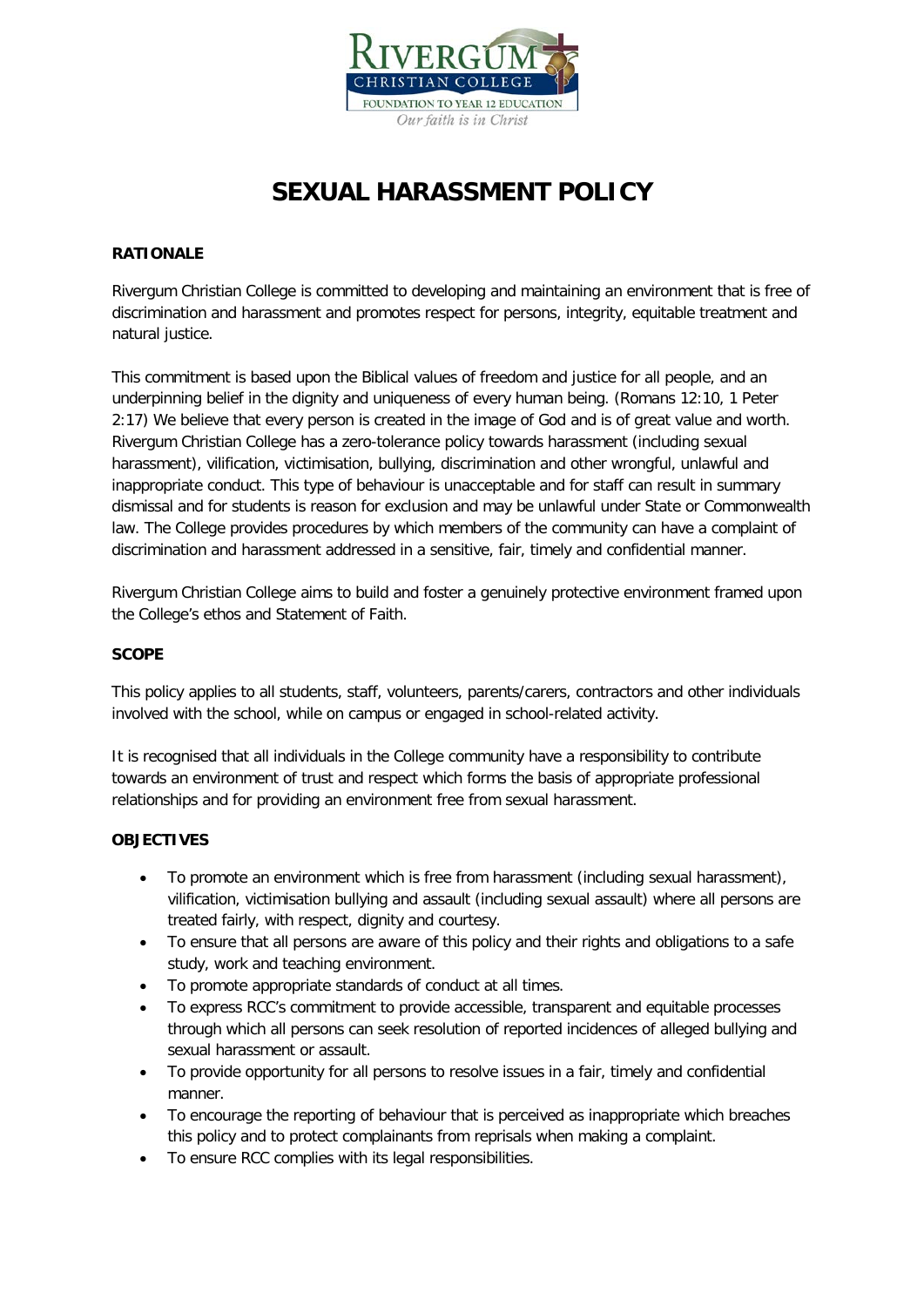

# **POLICY STATEMENT**

Rivergum Christian College is committed to ensuring that the working and learning environment is harassment-free. Sexual harassment is unlawful and will not be tolerated. Action will be taken against those who breach the policy. In particular, and in accordance with the legislation:

- An employee at the College must not sexually harass anyone in the course of their duties, including another employee, a student at the College or someone seeking to become a student at the school, or a student at another school.
- An adult student at the College must not sexually harass another student or employee at the College or a student or employee at another school.

By implementing this Policy, RCC reaffirms its commitment to the prevention of sexual harassment and the implementation of equal opportunity principles.

# **DEFINITIONS**

#### **Sexual harassment**

Sexual harassment is defined under the *Federal Sex Discrimination Act 1984 (Cth)* as any unwelcome sexual advance, request for sexual favours or conduct of a sexual nature in relation to the person harassed in circumstances where a reasonable person would have anticipated the possibility that the person harassed would be offended, humiliated or intimidated.

Examples of behaviours that may amount to sexual harassment include:

- inappropriate remarks with sexual innuendos, smutty jokes or lewd comments
- suggestive remarks about a person's body or appearance
- persistent, unwanted requests for dates
- offensive hand or body gestures
- uninvited physical contact such as patting, pinching, touching or putting an arm around another person
- other acts or behaviours that may amount to an offence of sexual assault under relevant criminal legislation.

Sexual harassment can take many forms – it can be obvious or indirect, physical or verbal, repeated or one-off and perpetrated by males or females against people of the same or opposite sex.

Sexual harassment does not refer to behaviour that is mutually acceptable to the parties involved. Sexual harassment is not behaviour that is based on mutual attraction, friendship and respect. Where the interaction is consensual, welcome or reciprocal it will not amount to sexual harassment.

**Complainant** – a person who, individually or in conjunction with others, make(s) a complaint of sexual harassment under the school's Sexual Harassment Policy.

**Respondent** – a person or organisation against whom a complaint has been made under the College's Sexual Harassment Policy and Procedures.

# **ROLES AND RESPONSIBILITIES**

## **The Principal and Executive team have a responsibility to:**

• reinforce within the College community that no form of sexual harassment is acceptable.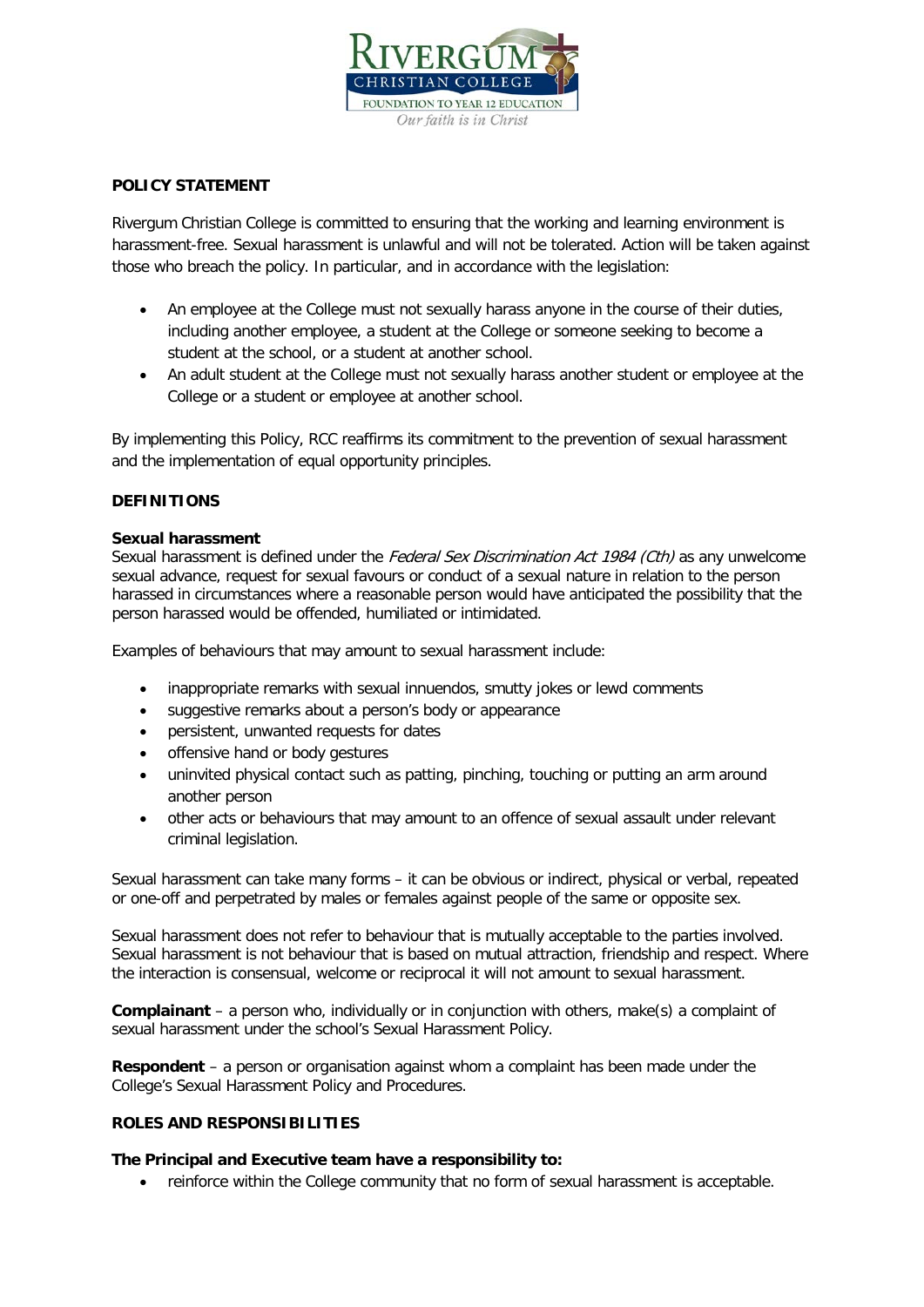

- provide a safe, secure work and learning environment for all
- raise awareness of the issues involved in sexual harassment and provide information to students, staff and parents
- ensure that all reported incidents of sexual harassment are addressed promptly, fairly and sensitively and that support is given to both the victim and the perpetrator
- identify what the College will do to discourage sexual harassment
- impart information, skills and strategies to students, staff and parents.

# **All members of the College community have a responsibility to:**

- ensure that at all times their behaviour is consistent with the expectations outlined under this policy and relevant Codes of Conduct
- treat all members of the RCC community with dignity and respect
- ensure the College environment is free from sexual harassment
- ensure their own behaviour does not constitute or foster sexual harassment and will be involved in sexual harassment professional development
- engage in good faith in the complaint management process with the positive aim to achieve resolution of the complaint
- ensure cooperation by remaining open to suggested options for resolution and engaging respectfully with those concerned as appropriate
- respect cultural and social differences among colleagues and students
- avoid vexatious and frivolous complaints and the vilification or victimisation of complainants.

## **COMPLIANCE AND MONITORING**

Rivergum Christian College will take reasonable steps to prevent sexual harassment:

- 1. **Awareness**  regularly raise awareness of sexual harassment with staff, parents and students via the clear support and promotion of the policy by the College board and executive management team.
- 2. **Training staff** regularly educate and train employees (especially senior staff) appropriately on how to prevent and manage sexual harassment.
- 3. **Instructing students** how to identify sexual harassment (e.g. inappropriate comments, touching, gestures, bullying) and that in the first instance to report directly to their classroom teacher.
- 4. **Dispute resolution** awareness, promotion and implementation of the RCC Complaints Handling Policy.
- 5. **Record keeping, monitoring, reporting** keep appropriate records, monitor and report on sexual harassment issues.
- 6. **Culture** removal of any discriminatory or offensive materials, rules and practices, and encouragement of employees and students to contribute to a healthy school culture.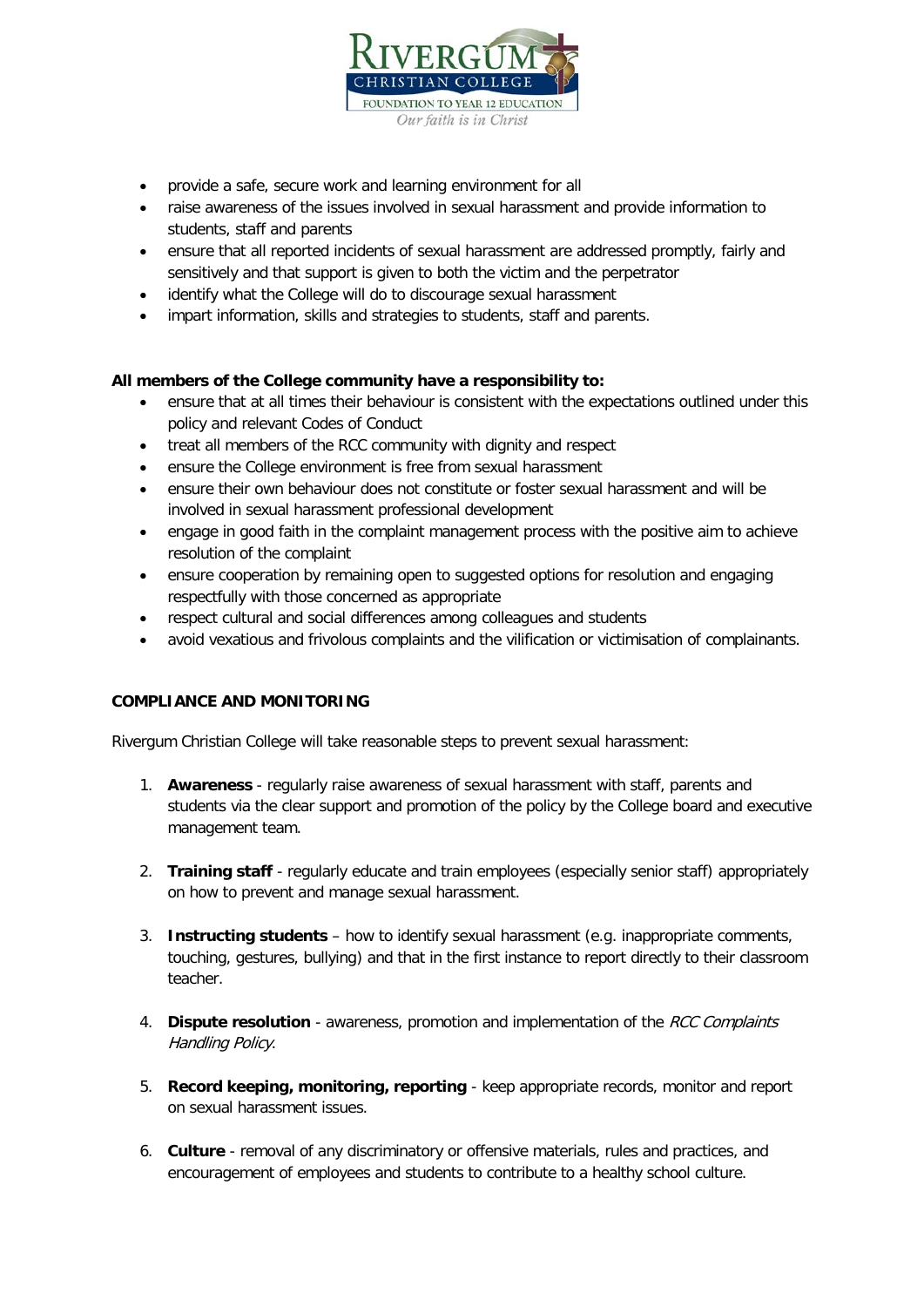

# **DEALING WITH COMPLAINTS OF SEXUAL HARASSMENT**

- 1. **All complaints** will be treated with utmost confidentiality and with impartiality, procedural fairness, immunity from detrimental action and prompt resolution.
- 2. **Confidentiality.** The confidentiality of all parties involved will be maintained. Details of the matter should only be known by those directly concerned.
- 3. **Impartiality.** All sides will have their chance to tell their side of the story. No assumptions will be made, and no action will be taken until all relevant information has been collected and considered.
- 4. **Freedom from repercussions**. No action will be taken against anyone for making a genuine complaint or genuinely helping someone make a complaint, provided the complaint is made in good faith. The Principal or delegate will take all necessary steps to ensure victimisation does not occur to anyone who makes a genuine complaint or who is involved in such a complaint.
- 5. **Timeliness.** All complaints will be dealt with as quickly as possible.
- 6. **Frivolous or Vexatious Complaints.** Vexatious complaints are considered serious misconduct. Inaccurate, misleading, malicious or false accusations have negative consequences for the person(s) concerned, interpersonal relationships and the morale of the RCC Community. A complaint made in bad faith, with the intent to cause distress to one or more persons, or as a practical joke, will not be tolerated and will be dismissed.
- 7. **Procedure for lodging a complaint** of sexual harassment. Refer to Appendix 1.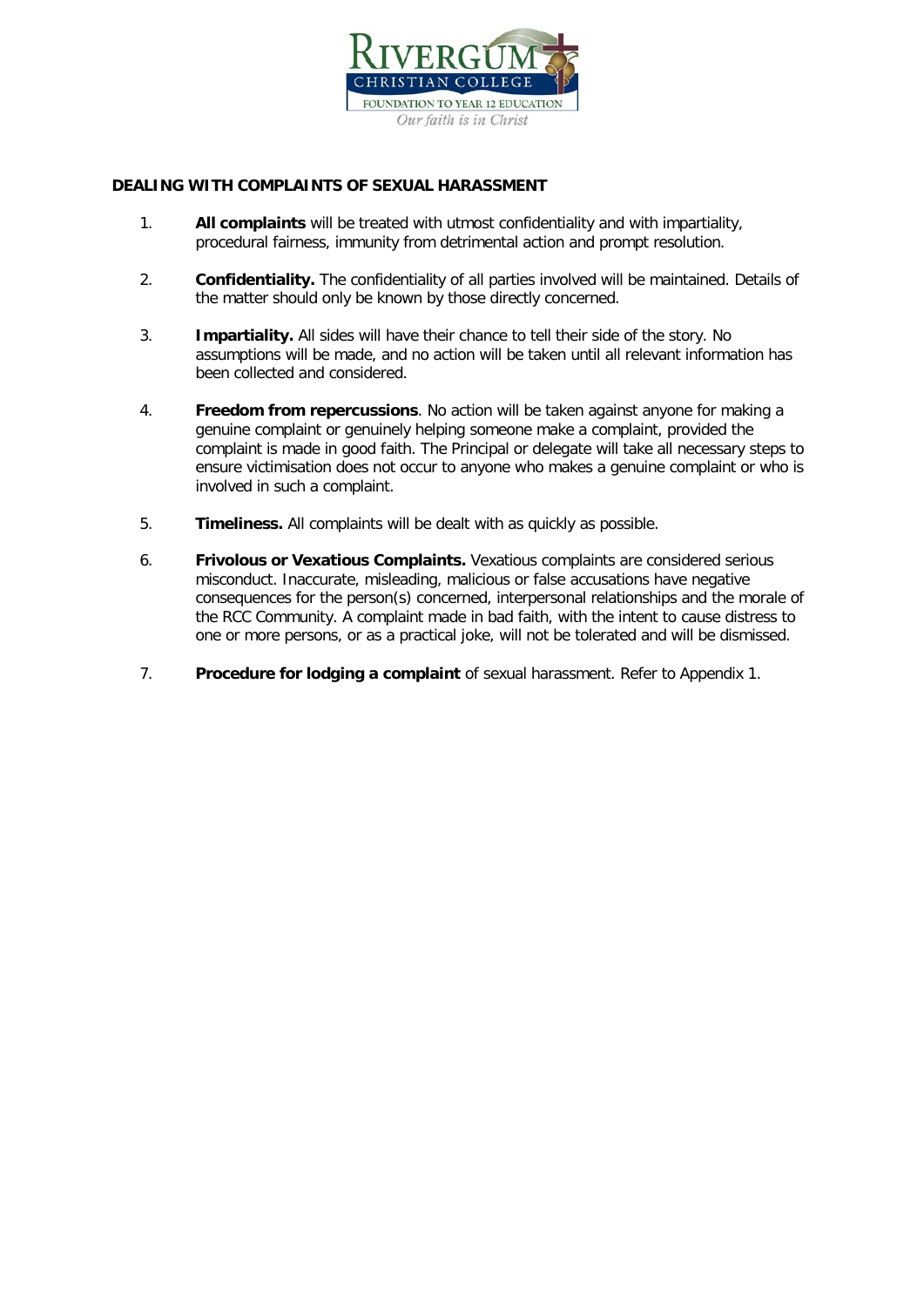

# **APPENDIX 1: PROCEDURE FOR LODGING A COMPLAINT OF SEXUAL HARASSMENT**

Any employee who believes they are being subjected to unwanted attention, discriminatory conduct, bullying or other inappropriate behaviour should utilise the following process:

#### **Step 1**

If you are comfortable, try to resolve the matter directly with the other party involved. Explain to the other person that their behaviour makes you feel uncomfortable and that you want it to stop. You may also seek advice from the Principal or Business Manager.

#### **Step 2**

If the incident is unable to be resolved directly with those involved the grievance should be referred to the relevant Deputy Principal, Principal or Human Resources. This step should also occur if you are uncomfortable raising the issue with the person or people directly.

#### **Step 3**

If appropriate the complaint is raised directly with the person or persons against whom the complaint is made in an attempt to resolve the matter informally by reaching an agreed resolution. It may also be appropriate, especially with issues of bullying, to instigate a mediation process by agreement with the parties.

If the matter is unable to be resolved at Step 3 or the person raising the complaint wants to make a formal complaint a detailed investigation of the alleged incident(s) will be carried out to assist in the resolution of the grievance. A complainant may be required to put the details of their complaint in writing. Witnesses may be called upon as part of the investigation. Any investigation will be kept confidential on a 'need to know' basis.

#### **Step 4**

If at any stage during the grievance procedure the complainant is not satisfied with the School's actions, employees can take their matter to the Human Rights and Equal Opportunity Commission, the Equal Opportunity Commission or any other relevant Authority.

## **Formal Investigations**

If an employee makes a formal complaint of inappropriate behaviour the College will undertake an objective, confidential and thorough investigation with a view to making findings.

Once findings have been made steps will be taken to resolve the complaint. An independent external advisor may be used at the formal investigation stage depending on the circumstances. During a formal investigation, the following procedure will be applied:

- Upon receiving the complaint, the Principal or other relevant member of the Executive Team will document the complainant's account of the issues ensuring all the necessary information is obtained.
- A complainant may be asked how they see the matter being resolved.